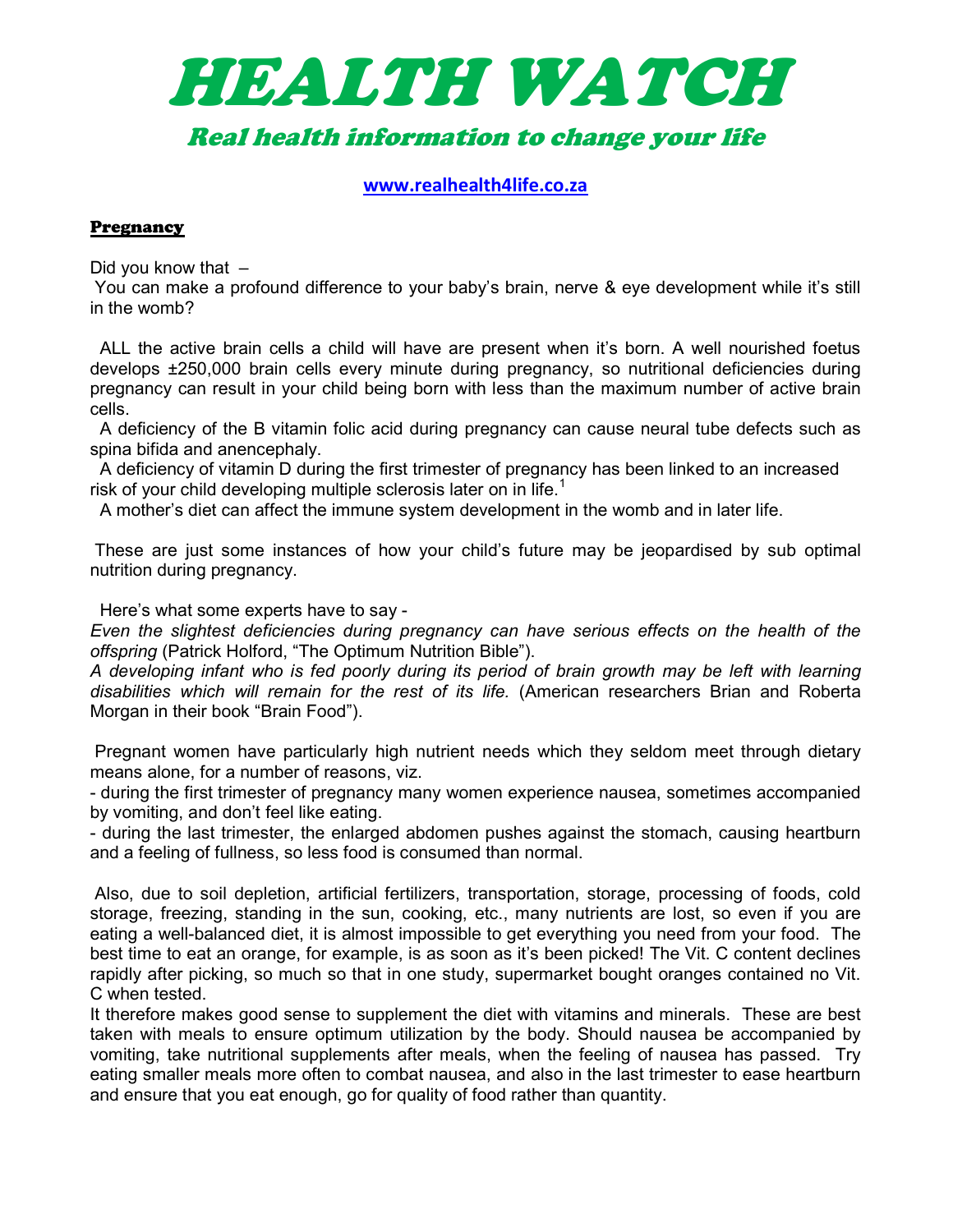During pregnancy the need for vitamins, calcium, iron and zinc all increase. According to nutritionist Patrick Holford, supplementing with these can eliminate "morning sickness" (can occur at any time of the day).

Optimum nutrition decreases the likelihood of pre-eclamptic toxaemia (increase in blood pressure, oedema and excessive protein in the urine), a common complication of pregnancy.

 Before and during pregnancy, the diet should be high in fibre and nutrients and low in bad fats (margarine, hydrogenated fats, fatty meats, fried foods). Eat plenty of fresh fruits and vegetables (raw when possible), nuts, seeds and wholegrains and drink plenty of clean water. Avoid caffeine and alcohol. DON"T smoke!

The following nutrients are particularly important during pregnancy:

# VITAMINS & MINERALS

As we have already noted, it's basically impossible to get all the nutrients required for optimum foetal development from modern diets, so a good multivitamin/mineral supplement is essential for pregnant moms. The key is to use a product containing only natural vitamins, as synthetics are not as bioavailable. The whole point of supplementing is to give your body what it's not getting from your diet. If the vitamins & minerals are not assimilated into the cells they are of absolutely no use to you! A good multivitamin/mineral supplement should be **natural**, contain ALL the vitamins in their correct ratios and contain no artificial colourants or preservatives.

Some fast facts:

- Premature and low birthweight infants are often deficient in Vit.  $E^2$ 

- Choline (a B vitamin)<sup>3</sup>, zinc, iron & iodine deficiencies can contribute to birth defects<sup>4</sup>

- A deficiency of calcium during pregnancy has been linked to the risk of hypertension & preeclampsia,

which can result in miscarriage.

- Magnesium is important for the absorption of calcium and other minerals and is involved in many essential

 metabolic processes, including energy production of glucose, protein synthesis, muscle impulse transmission and neurotransmission.

## PROTEIN

 Protein is the basic building block of every single cell in the body, including all enzymes, hormones and antibodies. As the foetus is developing at a staggering rate it is essential for the mother to get an adequate supply of good quality protein in the diet every day. Unfortunately, traditional sources of protein like meat, eggs and cheese are high in cholesterol and calories, as well as often being contaminated with antibiotics and growth hormones.

 Protein is also not a single entity, as many imagine, but is made up of building blocks call amino acids. The human body needs 22 different amino acids on a daily basis to renew and repair all the different cells. During pregnancy, it is essential to get in all 22 daily in order to meet the demands of the rapid growth of the baby. A good protein supplement should contain all the amino acids, in their natural form, be low in calories and cholesterol, and be easily digested.

# OMEGA 3

DHA and EPA are important components of Omega 3

## DHA and Brain Development:

 From the moment of conception onward, the foetus has a critical need for OMEGA-3 fatty acids, as DHA is essential to nervous system development. Research shows it is incorporated into the structures of the brain and eyes and is the preferred fatty acid for development of these tissues.<sup>5</sup>

In the foetus, DHA is the most abundant fatty acid in the brain, comprising as much as 50% of the total fatty acids associated with eye development and visual activity.<sup>6</sup>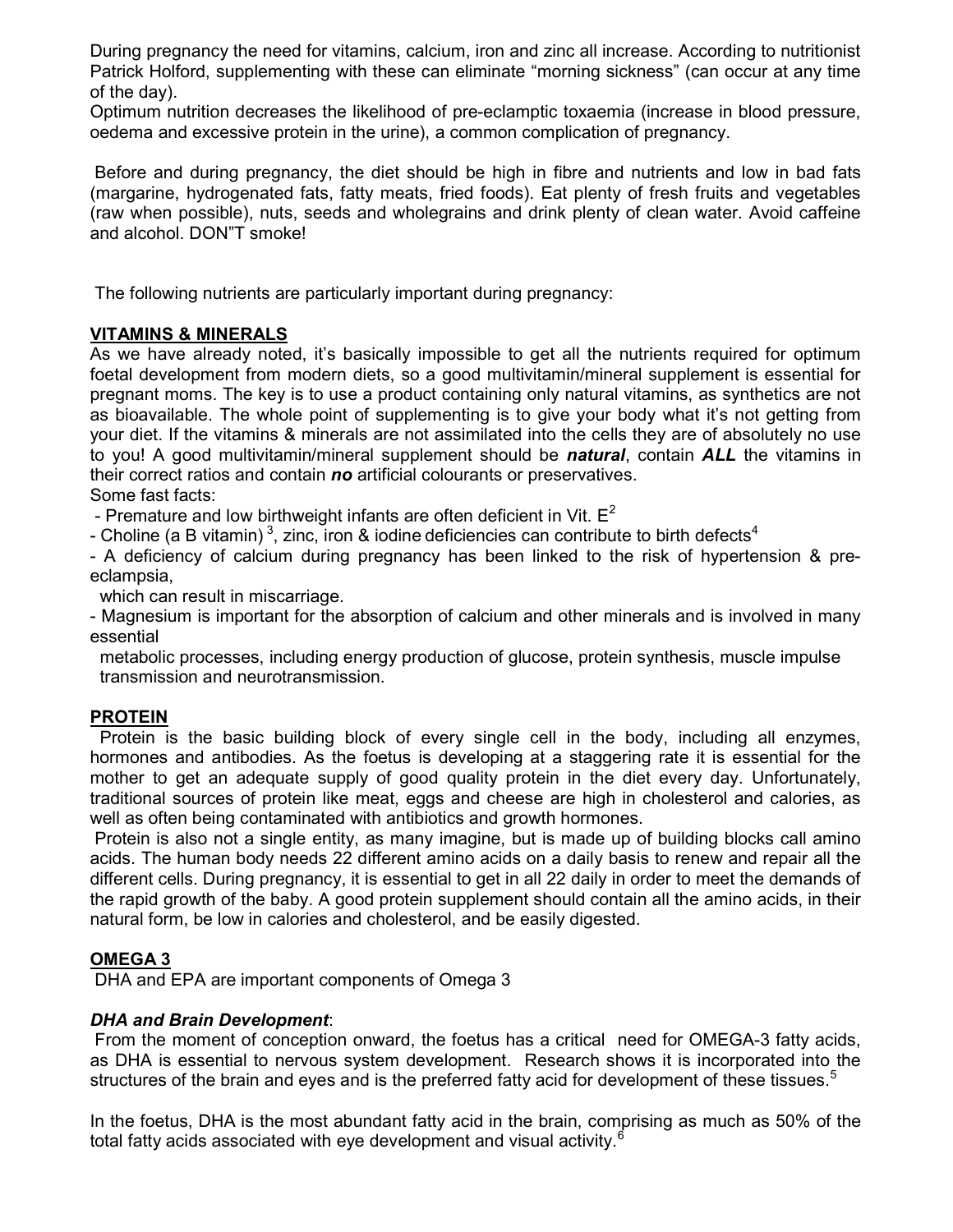The importance of DHA to the development and function of the brain is perhaps best seen when deficiencies are known to exist. Symptoms of a DHA deficiency during foetal development include distal numbness (the loss of sensation at the extremities of the nervous system, such as the finger tips), visual blurring and muscle weakness. $\prime$ 

**OMEGA-3 and Asthma:** The benefits of having an abundance of EPA and DHA available to the foetus and newborn express themselves in other ways as well.

 A study presented to the American Thoracic Society in May, 2004 showed that fish oil dramatically reduces the likelihood of an asthmatic mother passing asthma along to her offspring. Children whose asthmatic mothers ate diets rich in EPA and DHA during pregnancy were 71% less likely to develop asthma themselves. With the prevalence of asthma increasing in the world, this is an important discovery.<sup>11</sup>

 A similar study conducted in Australia found that OMEGA-3 fatty acid supplementation reduced coughs in children at risk of allergy. $12$ 

OMEGA 3 is also good for pregnant moms, reducing high blood pressure, circulatory problems, pain and stiffness, migraine headaches and postpartum depression.

………………………………………………………………………………………………………………….

NeoLife's FORMULA 4 PLUS is the world's first wholefood, organic supplement containing a broad spectrum of vitamins & minerals and is the only supplement containing all three essential fatty acids vital for cellular development & functioning.

NeoLife's SHAKE is a delicious protein supplement containing all 22 amino acids. Low in calories and containing essential vitamins and minerals, NEOLIFESHAKE is the perfect choice for pregnant mothers. Available in 3 delicious flavours, chocolate, strawberry & vanilla, it is a convenient meal replacement.

NeoLife's OMEGA 3 PLUS is the only complete Omega 3 supplement available in the world today, containing all 8 Omega factors, as found in nature and is endorsed by the Royal College of **Obstetricians & Gynaecologists.** OMEGA 3 PLUS is guaranteed pure and potent (in fact, it's health screened for more than 200 pollutants & contaminants, with a tolerance factor of zero!)

NeoLife's CALMAG calcium & magnesium and CHELATED IRON supplements are double amino acid chelated, providing significantly improved absorption. The iron won't constipate you!

……………………………………………………………………………………………………………........

 As a pregnant mom you owe it to your baby to give it everything it needs to grow and develop into its full potential. Diet and supplementation are two aspects that only you can control. Make sure you give your baby the very best start to life.

## THE NEED FOR SUPPLEMENTATION CONTINUES AFTER BIRTH

Do continue with an optimum nutrition programme after the birth of your baby - the stress of new motherhood and sleepless nights, coupled with the extra nutritional needs of breastfeeding, make this important for your health, as well as providing your baby with all the nutrients it needs. According to Patrick Holford in "The Optimum Nutrition Bible", zinc and vitamin B6 will reduce the likelihood of postnatal depression.

**Omega 3 and the Newborn**: Research shows that a baby's need for DHA peaks in the last trimester of pregnancy and continues for the first two years of its life. DHA content of the brain